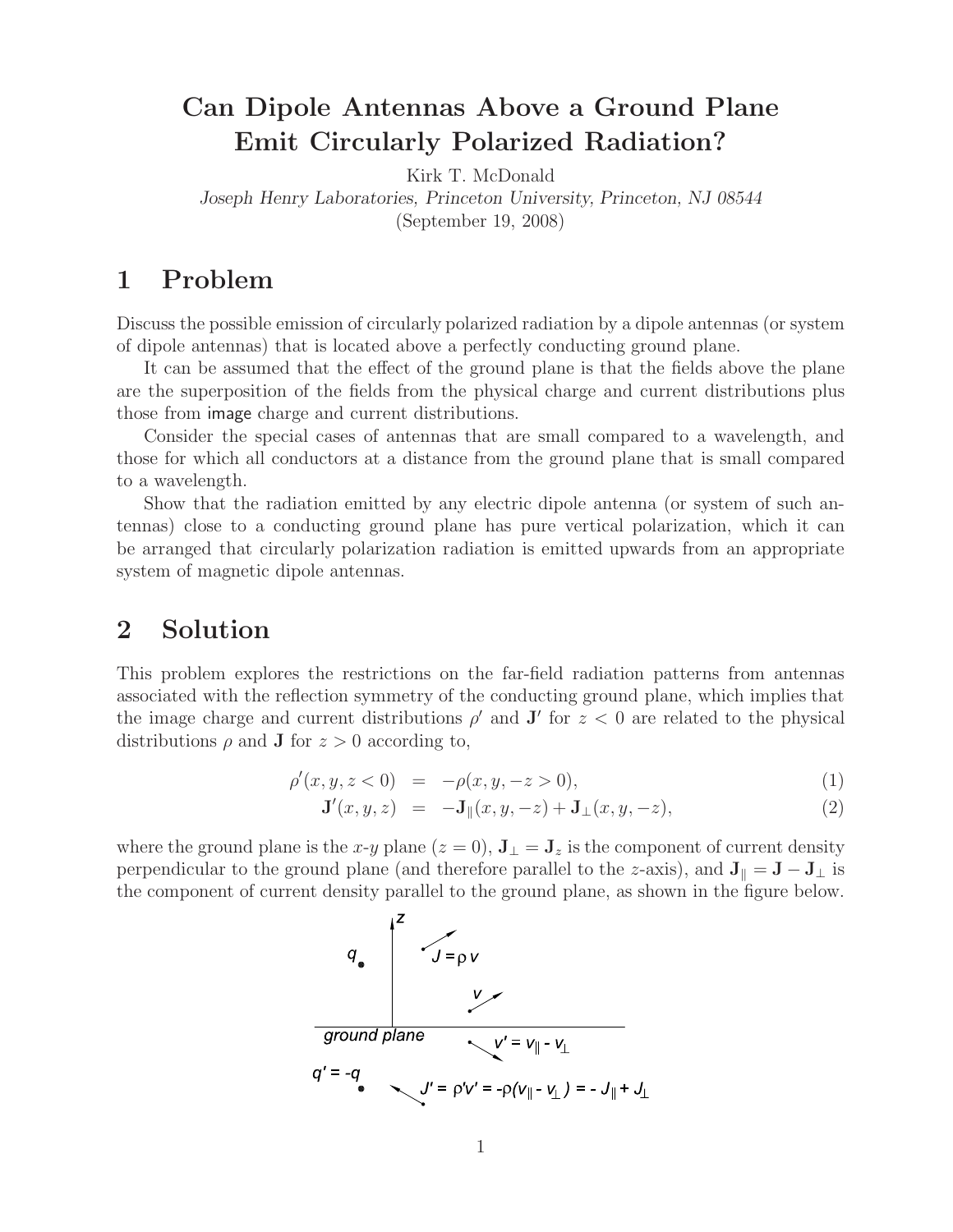We suppose that the antenna is located close to the origin, so that the far-zone radiation has radial direction  $\hat{\mathbf{r}}$  in a spherical coordinate system,  $(r, \theta, \phi)$ . The electric field is transverse in the far zone,

$$
\mathbf{E}(r \gg \lambda) = (E_{\theta} \,\hat{\theta} + E_{\phi} \,\hat{\phi}) \, \frac{e^{i(kr - \omega t)}}{r},\tag{3}
$$

where the amplitudes  $E_{\theta}$  and  $E_{\phi}$  are complex numbers,  $\omega = kc$  is the frequency of the radiation (approximated as being in vacuum), c is the speed of light, and the physical fields are the real part of eq. (3).

The radiation is said to be circularly polarized if  $|E_{\theta}| = |E_{\phi}|$  and their phases differ by  $\pm 90^\circ$ ,

$$
\mathbf{E}(r \gg \lambda) = E_0(\hat{\boldsymbol{\theta}} \pm i \hat{\boldsymbol{\phi}}) \frac{e^{i(kr - \omega t)}}{r}
$$
 (circularly polarized). (4)

In this case the electric field vector rotates at angular frequency  $\omega$  in the transverse plane at any fixed location. We will use the engineering convention (and that of quantum physics) that the wave with  $\hat{\theta} + i \hat{\phi}$  is said to have right-handed circular polarization,<sup>1</sup> while the wave with  $\hat{\theta} - i \hat{\phi}$  is said to have left-handed circular polarization. At any moment in time, the electric field vector of a right-handed circularly polarized wave traces out a right-handed helix (screw), as shown in the figure below.



### **2.1 No Antenna System Above a Ground Plane Can Emit Circularly Polarized Radiation Parallel to the Plane**

A consequence of the relations (1)-(2) between the physical charge and current distributions above the ground plane and the image distributions is that,

$$
\mathbf{E}'(r,\theta,\phi) = \mathbf{E}_{\perp}(r,\pi-\theta,\phi) - \mathbf{E}_{\parallel}(r,\pi-\theta,\phi), \tag{5}
$$

$$
\mathbf{B}'(r,\theta,\phi) = \mathbf{B}_{\parallel}(r,\pi-\theta,\phi) - \mathbf{B}_{\perp}(r,\pi-\theta,\phi), \tag{6}
$$

<sup>&</sup>lt;sup>1</sup>The convention in the optics community, and that of most classical physics textbooks, is that the wave with  $\hat{\theta} + i \hat{\phi}$  is said to have left-handed circular polarization.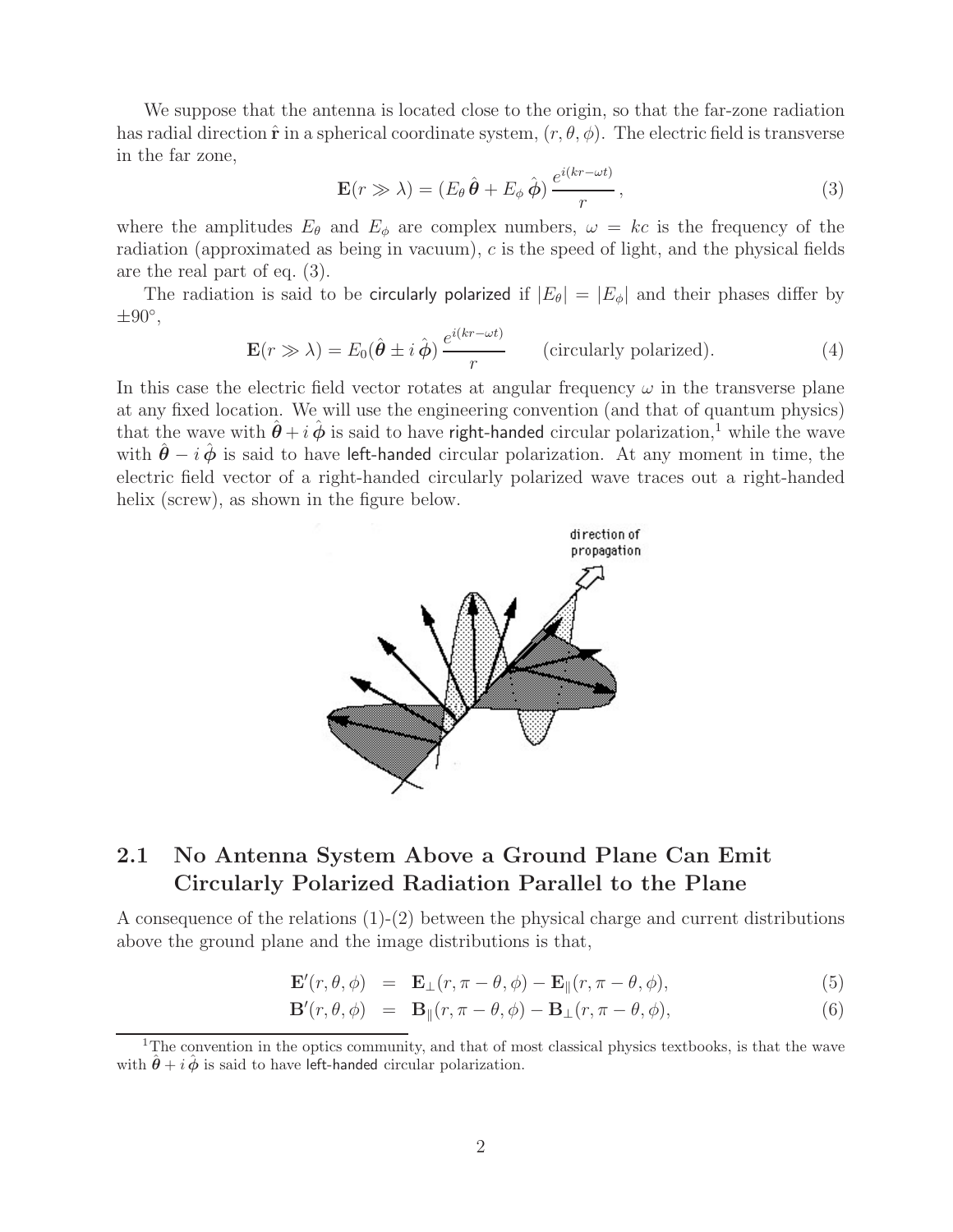where the electric and magnetic fields **E** and **B** are those due to the physical charge and current distributions at  $z > 0$  in the absence of the ground plane, as shown in the figure below.



Thus, the total electric field in the far zone of an antenna above a ground plane can be written as,

$$
\mathbf{E}_{\text{total}}(r,\theta,\phi) = \mathbf{E}(r,\theta,\phi) + \mathbf{E}'(r,\theta,\phi)
$$
  
=  $\mathbf{E}_{\perp}(r,\theta,\phi) + \mathbf{E}_{\perp}(r,\pi-\theta,\phi) + \mathbf{E}_{\parallel}(r,\theta,\phi) - \mathbf{E}_{\parallel}(r,\pi-\theta,\phi).$  (7)

In general, we do not know the relation between the fields  $\mathbf{E}(r, \theta, \phi)$  and  $\mathbf{E}(r, \pi - \theta, \phi)$ , but for the case of radiation parallel to the ground plane  $(\theta = \pi/2)$ , we find from eq. (7) that,

$$
\mathbf{E}_{\text{total}}(r, \pi/2, \phi) = 2\mathbf{E}_{\perp}(r, \pi/2, \phi). \tag{8}
$$

Thus, the radiation parallel to the ground plane from any antenna system above that plane is linearly polarized perpendicular to the plane.

That is, **no antenna system above a ground plane can emit circularly polarized radiation parallel to that plane**.

### **2.2 Systems of Small Dipole Antennas**

In the rest of this note we only consider antenna systems composed electric dipole and small magnetic dipole antennas (all radiating at the same angular frequency  $\omega$ ), each of which is small compared to a wavelength. Then, each antenna is characterized by its electric dipole moment  $p e^{-i\omega t}$  or by its magnetic dipole moment  $m e^{-i\omega t}$ , where the vectors p and m can have complex components.

When this antenna system is above a conducting ground plane the radiation fields are modified by the effect of the image charge and current densities, which can be summarized in terms of image dipoles,

$$
\mathbf{p}' = \mathbf{p}_{\perp} - \mathbf{p}_{\parallel}, \qquad \mathbf{m}' = \mathbf{m}_{\parallel} - \mathbf{m}_{\perp}, \tag{9}
$$

as shown in the figure below.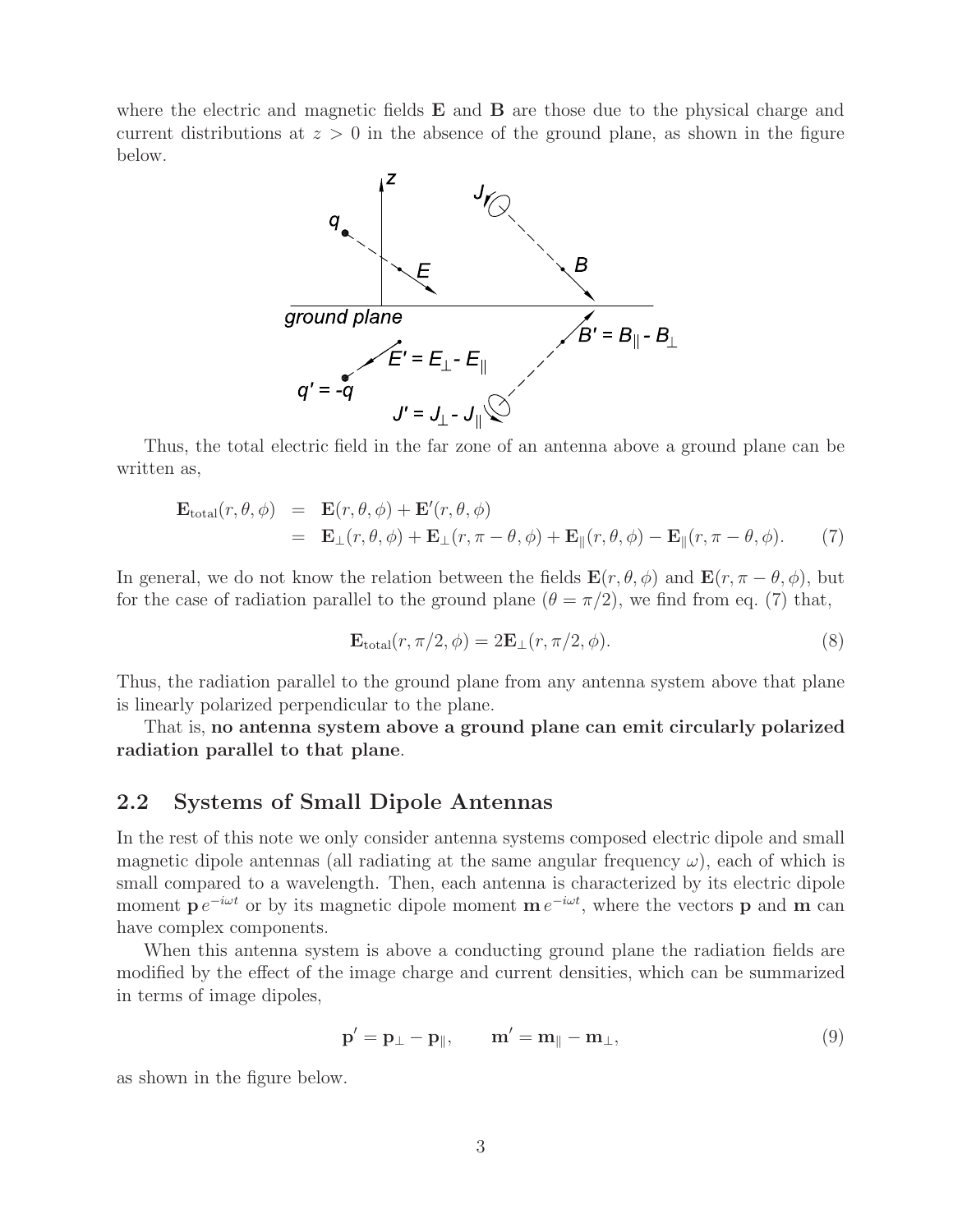

The antennas can be at different positions, which introduces a phase factor,

$$
kd = kx\sin\theta\cos\phi + ky\sin\theta\sin\phi + kz\cos\theta, \tag{10}
$$

in the far fields at angles  $(\theta, \phi)$  due to a dipole at  $(x, y, z)$ . The phase factor for an image dipole antenna is then,

$$
kd' = kx \sin \theta \cos \phi + ky \sin \theta \sin \phi - kz \cos \theta.
$$
 (11)

The total far-zone electric field for a system of electric dipole antennas  $\{p_j\}$  and magnetic dipole antennas  $\{m_l\}$  (in the absence of the ground plane) is,

$$
\mathbf{E}(r \gg \lambda) = -k^2 \frac{e^{i(kr - \omega t)}}{r} \hat{\mathbf{r}} \times \left[ \left( \hat{\mathbf{r}} \times \sum_j \mathbf{p}_j e^{ikd_j} + (\mathbf{p}_{j,\perp} - \mathbf{p}_{j,\parallel}) e^{ikd'_j} \right) + \sum_l \mathbf{m}_l e^{ikd_l} + (\mathbf{m}_{l,\parallel} - \mathbf{m}_{l,\perp}) e^{ikd'_l} \right],
$$
(12)

and the magnetic field in the far zone is,

$$
\mathbf{B}(r \gg \lambda) = k^2 \frac{e^{i(kr - \omega t)}}{r} \hat{\mathbf{r}} \times \left[ \sum_j \mathbf{p}_j e^{ikd_j} + (\mathbf{p}_{j,\perp} - \mathbf{p}_{j,\parallel}) e^{ikd'_j} - \left( \hat{\mathbf{r}} \times \sum_l \mathbf{m}_l e^{ikd_l} + (\mathbf{m}_{l,\parallel} - \mathbf{m}_{l,\perp}) e^{ikd'_l} \right) \right].
$$
 (13)

#### **2.2.1 Dipole Antennas Close to the Ground Plane**

If all the antennas are close to the ground plane then the products  $kz$  that appear in the phase factors (10)-(11) are negligible, and the phase factors  $kd$  and  $kd'$  are the same for an antenna and its image. In this case the far-zone electric field (12) simplifies to,

$$
\mathbf{E}(r \gg \lambda) = -2k^2 \frac{e^{i(kr - \omega t)}}{r} \hat{\mathbf{r}} \times \left[ \left( \hat{\mathbf{r}} \times \sum_j \mathbf{p}_{j,\perp} e^{ikd_j} \right) + \sum_l \mathbf{m}_{l,\parallel} e^{ikd_l} \right]. \tag{14}
$$

One consequence of eq. (14) is that **no systems of electric dipole antennas that are all close to a ground plane emits radiation (of any polarization) in the vertical**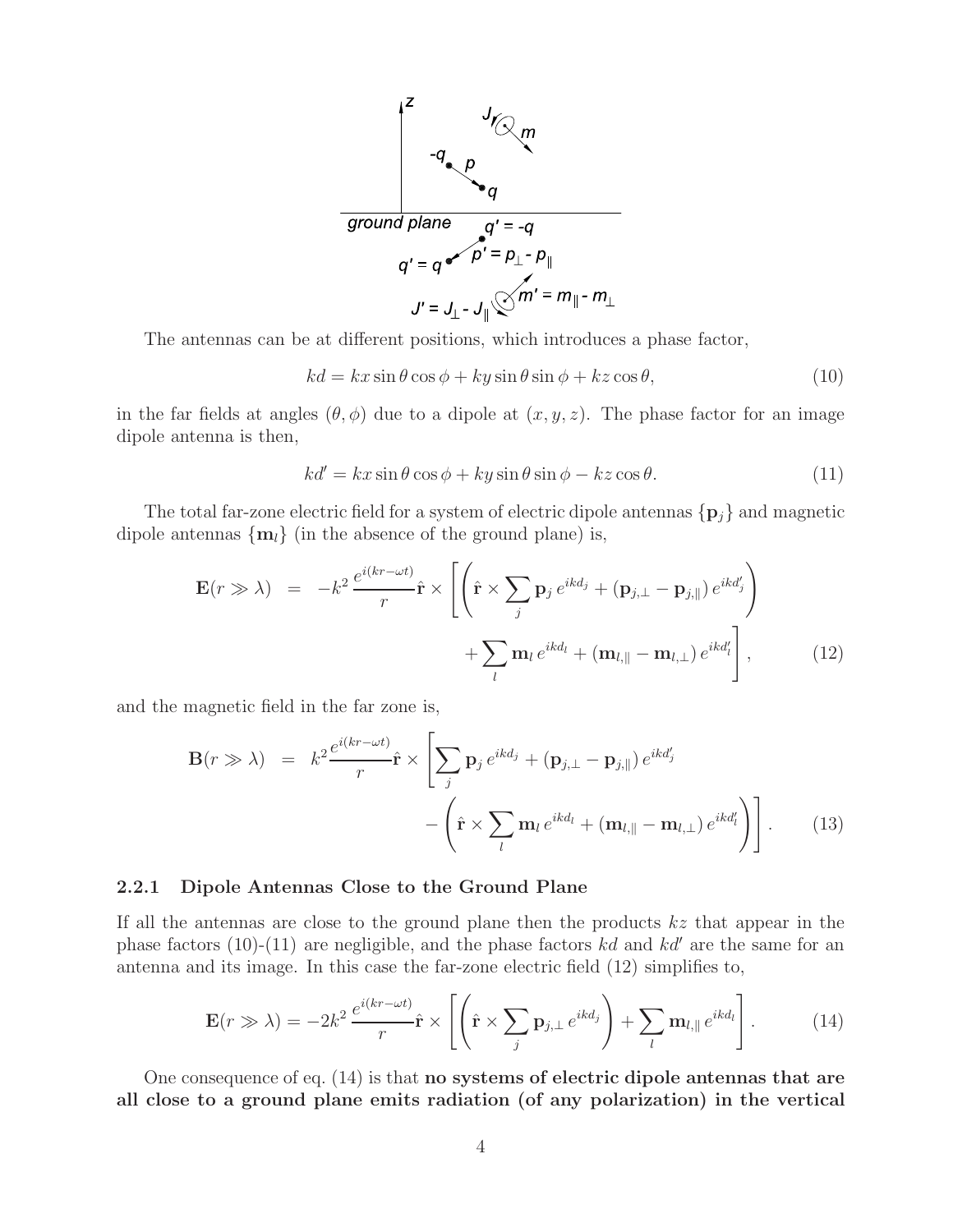(*z*) direction, because only the vertical component  $\mathbf{p}_{i,\perp}$  of the electric dipoles contributes to the radiation. We saw above that such a system cannot emit circularly polarized radiation parallel to the ground plane. *It is an open question in the author's mind whether circularly polarized radiation could be emitted at some intermediate direction by a system of electric dipole antennas all close to the ground plane.*

Circularly polarized radiation can be emitted in the vertical direction by, for example, a pair of small loop antennas with common centers, and whose loops lie in orthogonal vertical planes, when the loops are driven 90◦ out of phase. This configuration is sometimes called an egg beater antenna. The physical magnetic dipole moment of this system can be written as,

$$
\mathbf{m} = m_0(\hat{\mathbf{x}} \pm i\,\hat{\mathbf{y}}),\tag{15}
$$

and the far-zone electric field in the vertical direction when these loops are close to a ground plane is,

$$
\mathbf{E}(r \gg \lambda, 0, 0) = \pm 2im_0 k^2 \frac{e^{i(kr - \omega t)}}{r} (\hat{\mathbf{x}} \pm i\,\hat{\mathbf{y}}).
$$
 (16)

### **2.2.2 Dipole Antennas Above, but Not Necessarily Close to, a Ground Plane**

When electric dipole antennas are above, but not necessarily close to, a ground plane the phase factors (10)-(11) can lead to constructive interference in the vertical direction, and to circularly polarized radiation in that direction. For an example, see sec. 2.4 of [1].

Can an antenna above a ground plane emit circularly polarized radiation in any direction other than the vertical?

*In the absence of a ground plane, circularly polarized radiation can be emitted in all* directions in a plane perpendicular to a given direction  $\hat{a}$  by a combination of an electric *dipole antenna with moment*  $p = p_0 \hat{a}$  *and a magnetic dipole antenna with moment*  $m =$  $\pm i p_0$   $\hat{\mathbf{a}}$  whose magnitude (in Gaussian units) is the same as that of the electric dipole, and *whose phase differs by* ±90◦*.* <sup>2</sup> *In this case, the far-zone electric field of waves emitted in direction has*  $\hat{\mathbf{r}}$  *has direction*  $\mathbf{E} \propto \hat{\mathbf{r}} \times [(\hat{\mathbf{r}} \times \hat{\mathbf{a}}) \pm i \hat{\mathbf{a}}] = (\hat{\mathbf{r}} \cdot \hat{\mathbf{a}})\hat{\mathbf{r}} - \hat{\mathbf{a}} \pm i \hat{\mathbf{r}} \times \hat{\mathbf{a}}$ *. Thus, when*  $\hat{\mathbf{r}}$  *is perpendicular to*  $\hat{a}$ *, the electric field has direction*  $-\hat{a} \pm i \hat{r} \times \hat{a}$ *, so that the radiation emitted in this direction is circularly polarized.*

If this antenna system is at height  $z_a$  above a ground plane (that is perpendicular to the *z*-axis), and the direction  $\hat{a}$  makes angle  $\theta_a$  to the *z* axis in the *x*-*z* plane, then we can write  $\hat{\mathbf{a}} = \sin \theta_a \hat{\mathbf{x}} + \cos \theta_a \hat{\mathbf{z}}$ *, and from eq. (9) the image moments are,* 

$$
\mathbf{p}' = p_0(-\sin\theta_a\,\hat{\mathbf{x}} + \cos\theta_a\,\hat{\mathbf{z}}) \equiv p_0\,\hat{\mathbf{a}}'_p, \qquad \mathbf{m}' = \pm i\,p_0(\sin\theta_a\,\hat{\mathbf{x}} - \cos\theta_a\,\hat{\mathbf{z}}) \equiv \pm i\,p_0\,\hat{\mathbf{a}}'_m. \tag{17}
$$

*Also, the waves emitted at angle*  $\theta$  *to the z-axis from the image antenna at distance*  $z_a$  *below the ground plane have a phase factor of*  $e^{-2ikz_a\cos\theta}$ , where  $\theta$  *is the angle between the direction of the waves and the* z *axis. The far-zone electric field of this antenna above ground then obeys,*

$$
\mathbf{E} \propto \hat{\mathbf{r}} \times [(\hat{\mathbf{r}} \times \hat{\mathbf{a}}) \pm i \hat{\mathbf{a}}] + [(\hat{\mathbf{r}} \times \hat{\mathbf{a}}_p') \pm i \hat{\mathbf{a}}_m'] e^{-2ikz_a cos\theta}
$$

<sup>2</sup>Thanks to David Jefferies for pointing this out.